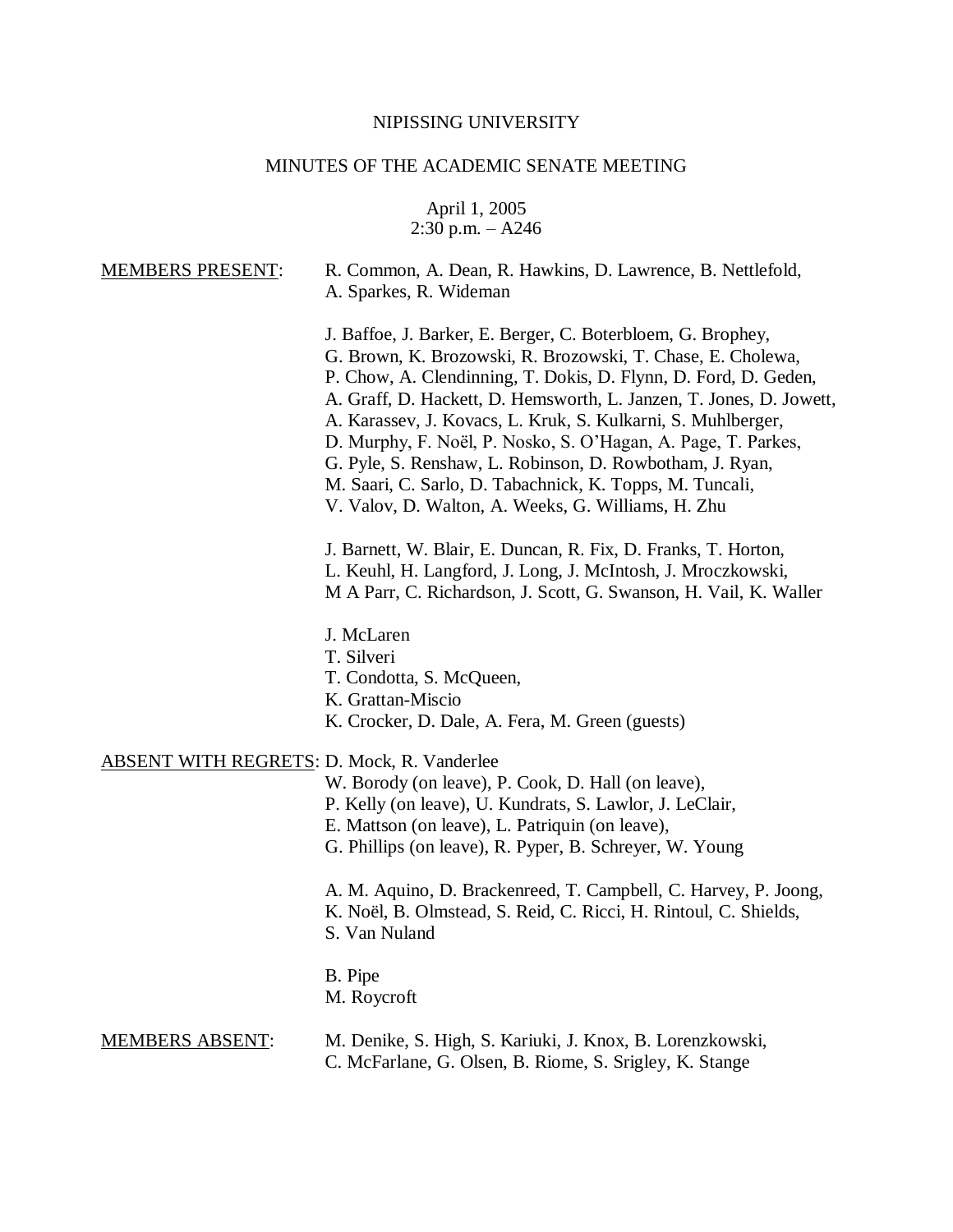> D. Berry, M. Cantilini-Williams, K. Clausen, J. Corkett, L. Frost, M. Kariuki, K. Kirkwood, G. Laronde, A. LeSage, M. McCabe, G. McEwen, J. Price, W. Richardson, O. Ridler, T. Ryan, R. Weeks

J. Malette

B. Calcafuocco, S. Ince, A. Thomspon, G. Yantha

I. Bajewsky, T. Banakh, J. Boivin, M. Brewes, P. Clandfield, C. Cook, M. Crane, K. Currie, C. Dale, U. Frise, J. Harden, S. Hevenor, W. Ingwersen, M. Jackson, C. Johnston, J. Kmiec, J. Kooistra, K. Lee, C. Lobsinger, K. Lucas, J. Madley, J. Morton, I. Mueller, M. Ostashewski, B.A. Pentney, M. Quirt, L. Richards, O. Sammiguel-Valderrama, U. Stange, D. Walters, D. Yule

MOTION #1: Moved by M. Saari, seconded by J. Mroczkowski that the minutes of the regular meeting of the Academic Senate dated March 11, 2005 be adopted. CARRIED

### READING and DISPOSING of COMMUNICATIONS

The Secretary informed Senate that a letter had been received from Senator Ricci resigning his position on the University Curriculum Committee. Provision was made to deal with this matter later in the agenda.

#### ANNOUNCEMENTS:

Murray Green, Vice-President of Finance and Administration, made several announcements to Senate on behalf of Dr. Mock, who was attending a conference in Regina. Senator Hawkins, who will be assuming the new position as President of the University of Regina, effective September 1, 2005, was congratulated and thanked for his academic and research leadership over the past two years. The Rae Advocacy continues with the budget now expected at the end of April. The Strategic Plan will go before the Board of Governors on April 7 for final approval. The March UpClose was held on March 14, 16 and 18 and was deemed a success although there was a slightly lower turnout compared to last year. Senator Mock relayed his thanks to faculty, staff and students who assisted in this endeavour. The Consolidated Committee approved a total of 16 applications for tenure and/or promotion. There were a total of 30 students who were recipients of the Dave Marshal Leadership Awards at a ceremony on March 23. On March 30, a recognition event was held for Dr. Lynn Johnston. She was thanked for her contributions to Nipissing. Senators were reminded of her generous gesture in giving each graduate at the June 2004 convocation a copy of the cartoon showing "Lizzie Patterson" receiving her degree from Nipissing. The Athletics Banquet saw Megan Stacey and Jacob Carr, respectively, being awarded female and male athlete of the year.

Mr. Green also stated that renovations to the IT and AV areas that will commence in April and May, respectively. New faculty offices are being constructed in the "H" wing.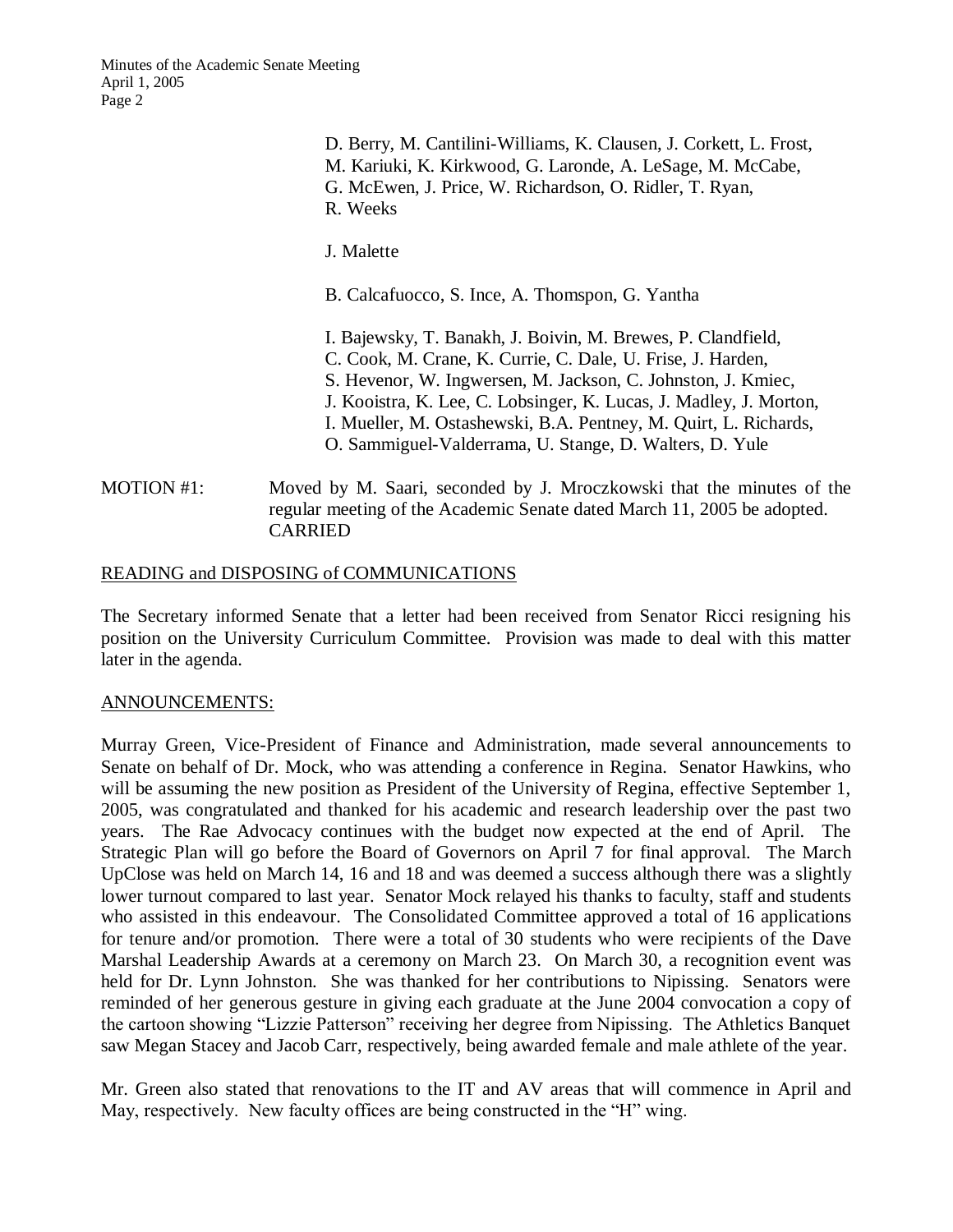Mr. Green indicated to Senators that Ken Crocker, Executive Director of University Advancement, would be making a brief presentation regarding a feasibility study for a capital campaign.

Senator Dean congratulated senators on their hard work this term. He also thanked faculty who attended the Chamber of Commerce "After Hours Event". Senators Parkes and Pyle were singled out at this occasion for being successful in obtaining CFI grants. Senator Dean invited senators to the book launch to be held on April 4 which will showcase new publications by six Arts and Science faculty members.

Senator Common indicated that lobbying efforts were still ongoing regarding the issuing of provisional certificates to Faculty of Education graduates. A petition with over 500 signatures has been sent to the local MPP.

Senator McQueen announced that NUSU had their annual meeting this date and it was the best turnout ever. The recent CFS campaign generated an overwhelming turnout. More than 74% of the student population voted to remain with the Canadian Federation of Students. Senator McQueen announced that Lindsay Pecoskie and Tara Soucie were chosen as valedictorians for the Faculty of Arts and Science for the June 2005 convocation.

Ken Crocker then gave a presentation to Senate about a potential capital campaign. He indicated a consultant had been hired to do a feasibility study to determine if there is enough support to move forward with a capital campaign. Several areas of priority have been defined including a new standalone building to house the library and a learning commons, scholarships and bursaries, student services programs and professorships to attract and retain faculty. A suggested goal is \$15M and senators were asked to convey the names of individuals, corporations or foundations who may be interested in contributing. Mr. Crocker updated senators on the status of the new website. He indicated it is now at the stage of writing the content of the homepage and pages that are linked to the homepage. All departments will be given the opportunity to review the site before it goes live.

## QUESTION PERIOD

Concerns were raised regarding the awarding of a Canada Research Chair to Nipissing University. Senators indicated that in the past, the process was very confusing. It was requested that a transparent process be in place and everyone should have assurance they have been listened to. A request was made that Senate's concern be relayed to the President, as he was absent from the meeting.

Executive Committee

MOTION #2 Moved by A. Dean, seconded by J. Baffoe that the Report of the Senate Executive Committee dated March 24, 2005 be received. CARRIED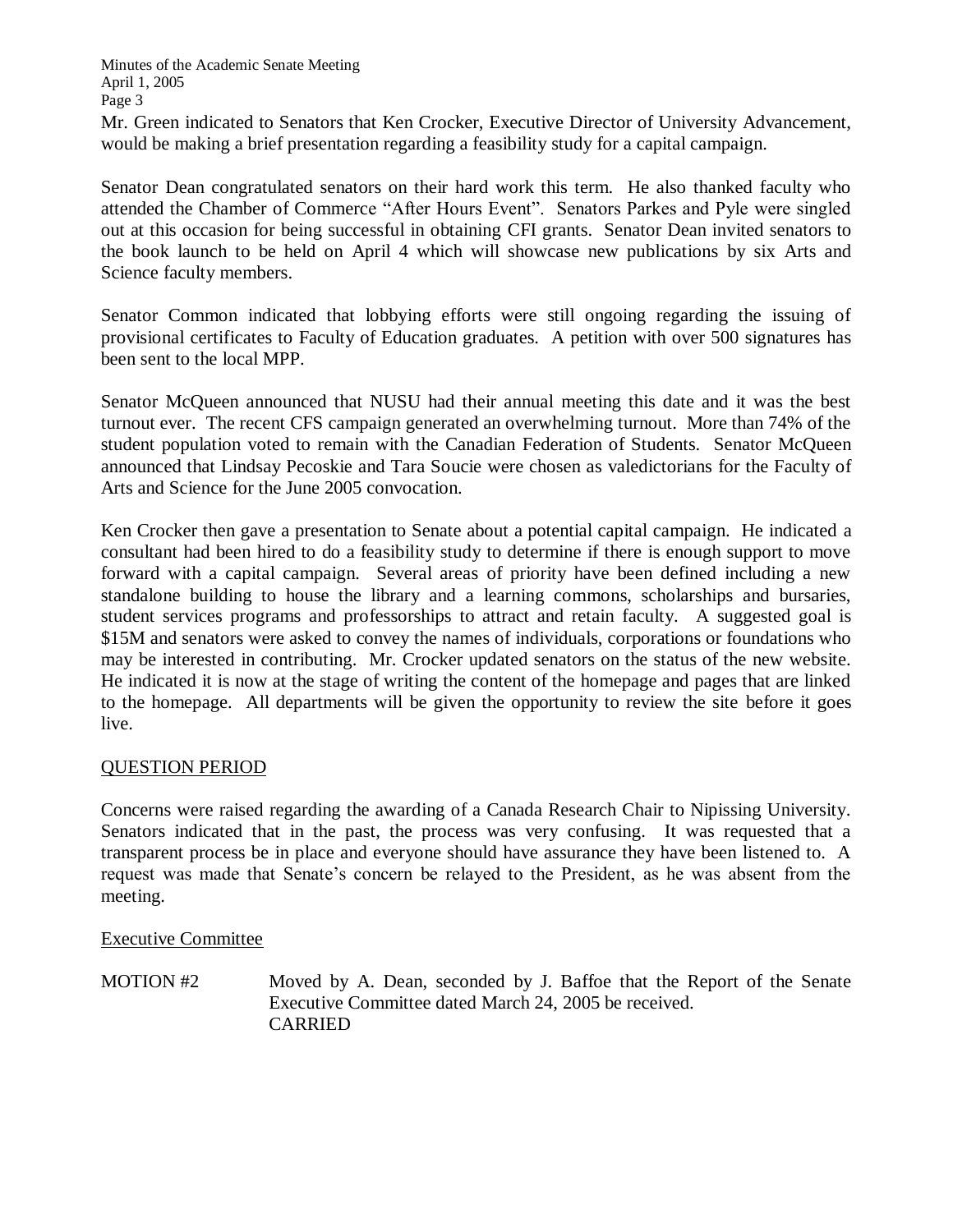### University Curriculum Committee

## MOTION #3: Moved by A. Dean, seconded by T. Jones that the Report of the University Curriculum Committee dated March 7, 2005 be received. CARRIED

- MOTION #4: Moved by A. Dean, seconded by R. Fix that the University Curriculum Committee recommend to Senate that the Senate document entitled "Senate Academic Regulations and Policies, September 2004" be amended to add EDUC 4816 Application of Multimedia Technology in Education, a thirty-six hours option course, to the Bachelor of Education program, as described in the attached document. CARRIED
- MOTION #5: Moved by A. Dean, seconded by D. Ford that the University Curriculum Committee recommend to Senate that the Senate document entitled "Senate Academic Regulations and Policies, September 2004" be amended to add a 4-year non-honours BBA degree and amend the existing 4-year Honours BBA, as described in the attached document. CARRIED
- MOTION #6: Moved by A. Dean, seconded by A. Weeks that the University Curriculum Committee recommend to Senate that the Senate document entitled "Senate Academic Regulations and Policies, September 2004" be amended to delete PSYC 3205 Psychological Measurement, a six-credit course, as one of the required courses from the Bachelor of Science (Honours) Single Major degree and from the Bachelor of Science (3-Year General) Single Major degree, in the Psychology program, as described in the attached document. CARRIED
- MOTION #7: Moved by A. Dean, seconded by A. Weeks that the University Curriculum Committee recommend to Senate that the Senate document entitled "Senate Academic Regulations and Policies, September 2004" be amended to change the course number and course title and course description of PSYC 3306 Learning to PSYC 2206 Learning I, from a third year to a second year level course, and related change regarding prerequisite of PSYC 3307 Laboratory in Learning and Memory (PSYC 3306), as described in the attached document. CARRIED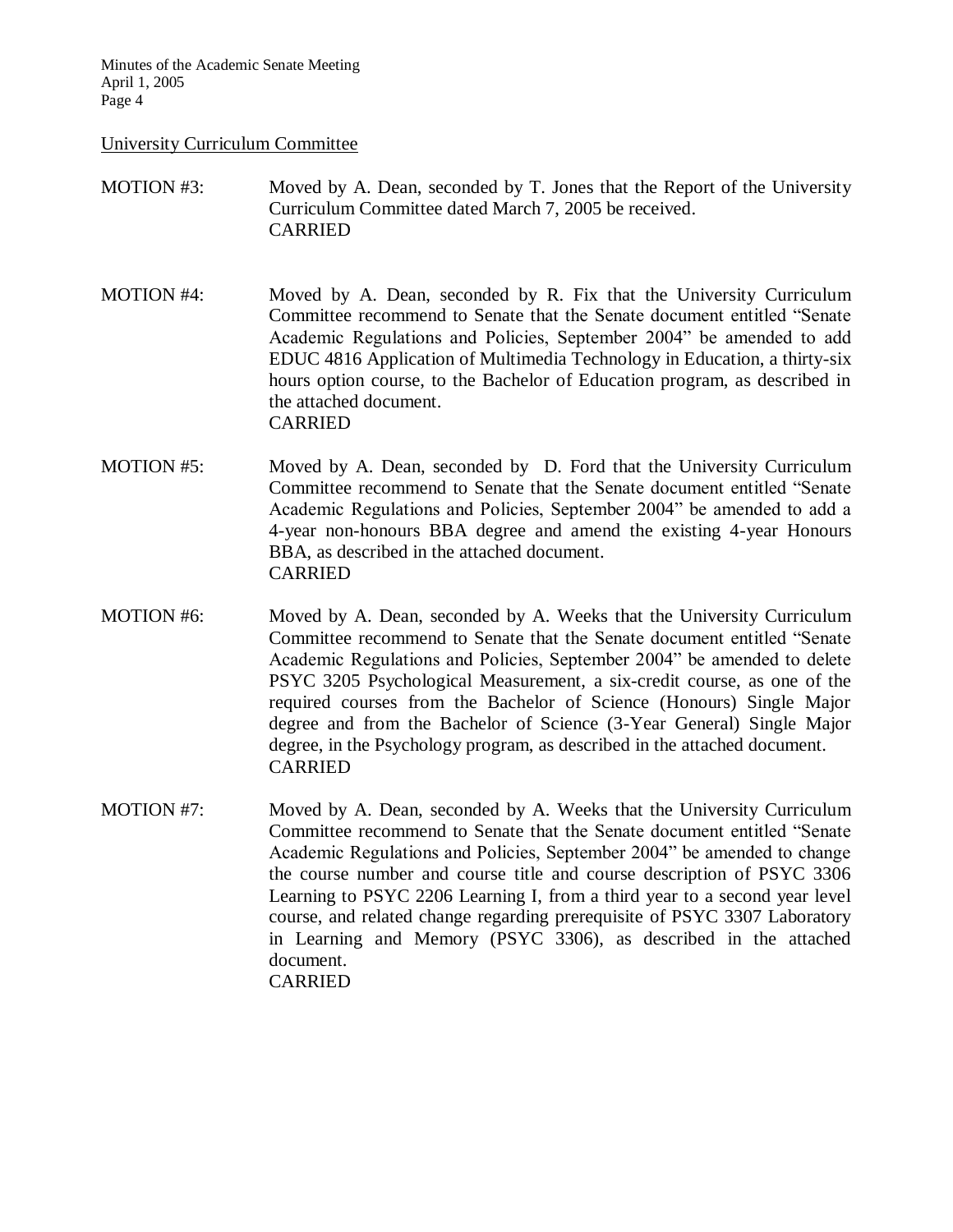- MOTION #8: Moved by A. Dean, seconded by A. Weeks that the University Curriculum Committee recommend to Senate that the Senate document entitled "Senate Academic Regulations and Policies, September 2004" be amended to change the course title and course description and course hours of PSYC 3307 Laboratory in Learning and Memory to PSYC 3307 Learning II, in the Psychology program, as described in the attached document. CARRIED
- MOTION #9: Moved by A. Dean, seconded by J. Kovacs that the University Curriculum Committee recommend to Senate that the Senate document entitled "Senate Academic Regulations and Policies, September 2004" be amended to add GEOG 3906 Selected Topics, a three-credit course, in the Geography program, as described in the attached document. CARRIED
- MOTION #10: Moved by A. Dean, seconded by S. McQueen that the University Curriculum Committee recommend to Senate that the Senate document entitled "Senate Academic Regulations and Policies, September 2004" be amended to change the prerequisites of GEOG 3056 Introduction to GIS as shown below, and as described in the attached document. CARRIED

**Existing Prerequisites:** Prerequisite: Geog 2016 and Geog 2017 **Proposed Prerequisites:** Prerequisite: **Geog 2017**

MOTION #11: Moved by A. Dean, seconded by D. Jowett that the University Curriculum Committee recommend to Senate that the Senate document entitled "Senate Academic Regulations and Policies, September 2004" be amended to add

> ENGL 4626 Studies in Literary Theory and Criticism V; ENGL 4627 Studies in Literary Theory and Criticism VI; ENGL 4636 Studies in Literary Theory and Criticism VII; and ENGL 4637 Studies in Literary Theory and Criticism VIII, all three-credit courses, in the English program, and as described in the attached document.

CARRIED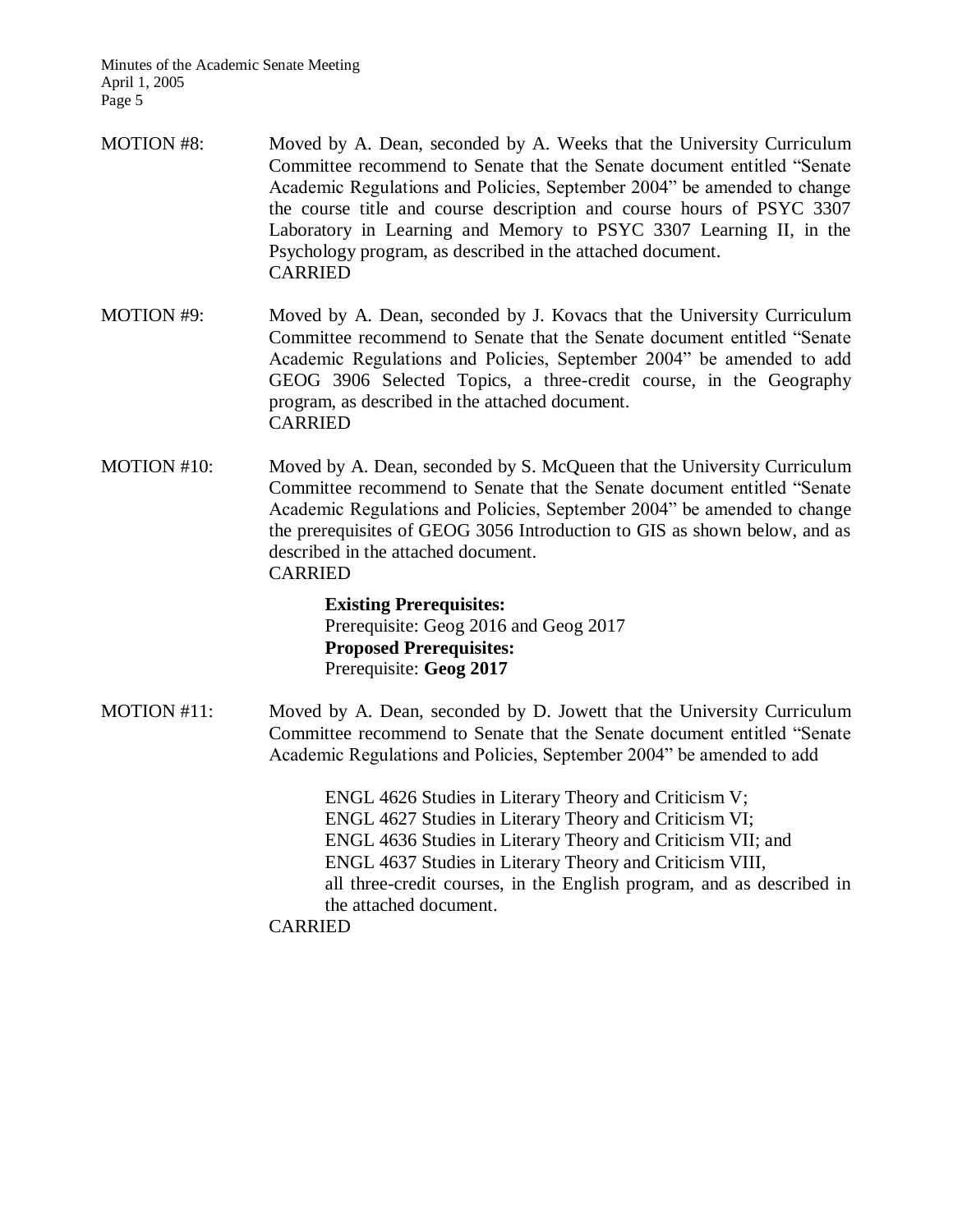MOTION #12: Moved by A. Dean, seconded by A B Graff that the University Curriculum Committee recommend to Senate that the Senate document entitled "Senate Academic Regulations and Policies, September 2004" be amended to add

> ENGL 4886 Honours Seminar V; ENGL 4887 Honours Seminar VI; ENGL 4896 Honours Seminar VII; and ENGL 4897 Honours Seminar VIII, all three-credit courses, in the English program, and as described in the attached document.

### CARRIED

MOTION #13: Moved by A. Dean, seconded by M. Tuncali that the University Curriculum Committee recommend to Senate that the Senate document entitled "Senate Academic Regulations and Policies, September 2004" be amended to split MATH 1035 Calculus to MATH 1036 Calculus I, a three-credit course and MATH 1037 Calculus II, a three-credit course from the Mathematics program, and to revise the course group, program requirements and course prerequisites for the following programs

> Mathematics Computer Science Environmental Science and Physical Geography Psychology as described in the attached document. CARRIED

- MOTION #14: Moved by A. Dean, seconded by D. Ford that the University Curriculum Committee recommend to Senate that the Senate document entitled "Senate Academic Regulations and Policies, September 2004" be amended to modify the requirements to obtain a minor in French, as described in the attached document. CARRIED
- MOTION #15: Moved by A. Dean, seconded by D. Walton that the University Curriculum Committee recommend to Senate that the Senate document entitled "Senate Academic Regulations and Policies, September 2004" be amended to cross list CLAS 2306 The Greek Historian, a three-credit course, and CLAS 2307 The Roman Historians, a three-credit course, into the History program, as described in the attached document. CARRIED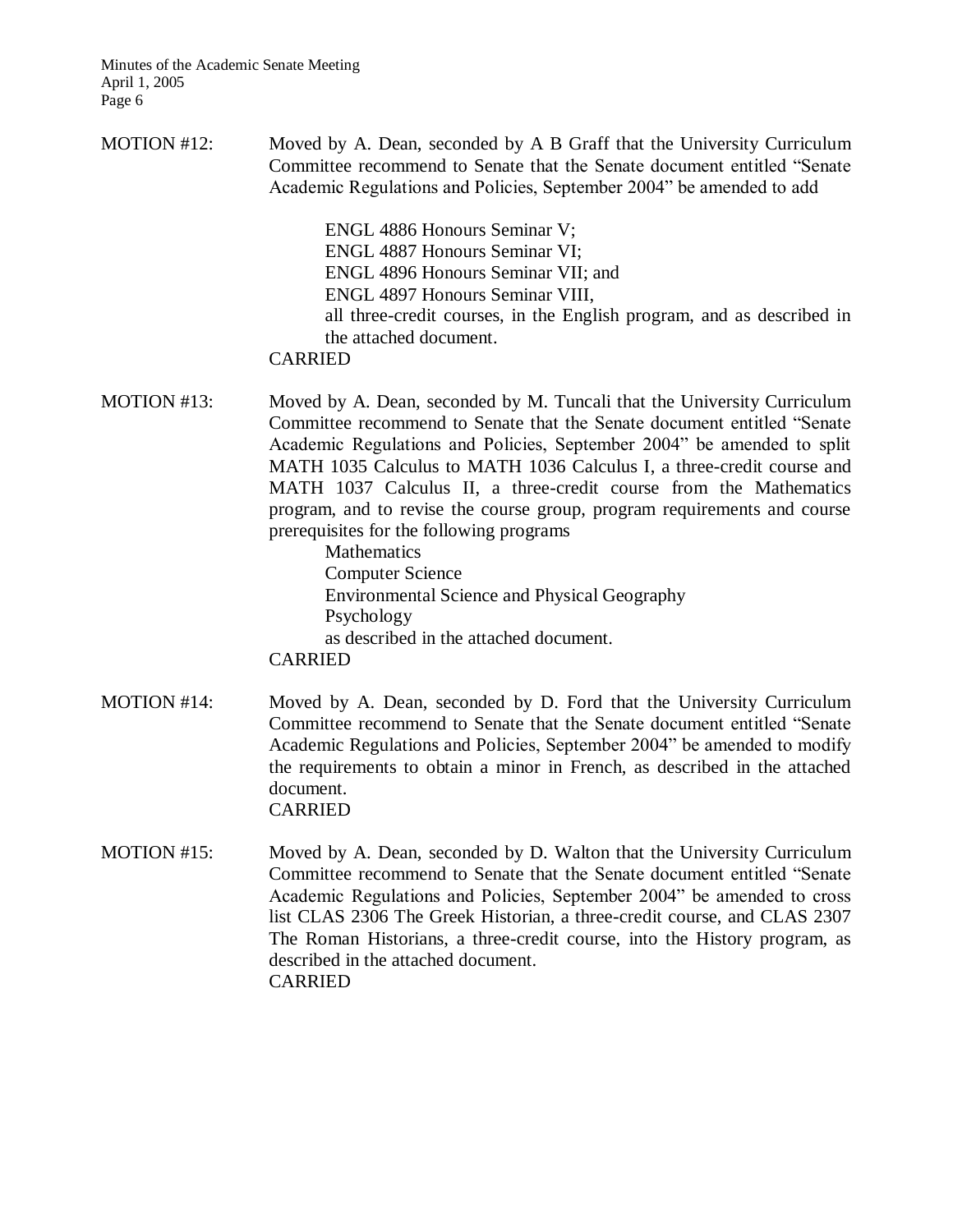MOTION #16: Moved by A. Dean, seconded by D. Jowett that the University Curriculum Committee recommend to Senate that the Senate document entitled "Senate Academic Regulations and Policies, September 2004" be amended to modify the requirements from 18 credits to 12 credits from PSYC 1106/1107, SOCI 1015 and SWLF 1005 in the Child and Family Studies program, as described in the attached document. CARRIED

## Academic Planning Committee

MOTION #17: Moved by R. Common, seconded by S. McQueen that this report of the Academic Planning Committee dated March 9, 2005 be received. CARRIED

## Student Affairs Committee

- MOTION# 18: Moved by A. Dean, seconded by D. Murphy that the report of the Student Affairs Committee dated March 14, 2005 be received. CARRIED
- MOTION #19: Moved by A. Dean, seconded by R. Common that a Trusler Award be created for students graduating from the Concurrent Education program at Brantford starting in 2006. CARRIED
- MOTION #20: Moved by A. Dean, seconded by D. Franks that students at the Brantford Campus in the Concurrent Education program be able to compete for the President's Gold Medal. CARRIED
- MOTION #21: Moved by A. Dean, seconded by D. Murphy that a separate BSc (Nursing) President's Gold Medal be established. CARRIED

By-Laws and Striking Committee

MOTION #22: Moved by J. McIntosh, seconded by J. Mroczkowski that the report of the By-laws and Striking Committee dated March 21, 2005 be received. CARRIED

## Admissions, Promotions and Petitions

MOTION #23: Moved by A. Sparkes, seconded by K. Topps that the Report of the Admissions, Promotions, and Petitions Committee dated March 21, 2005 be received CARRIED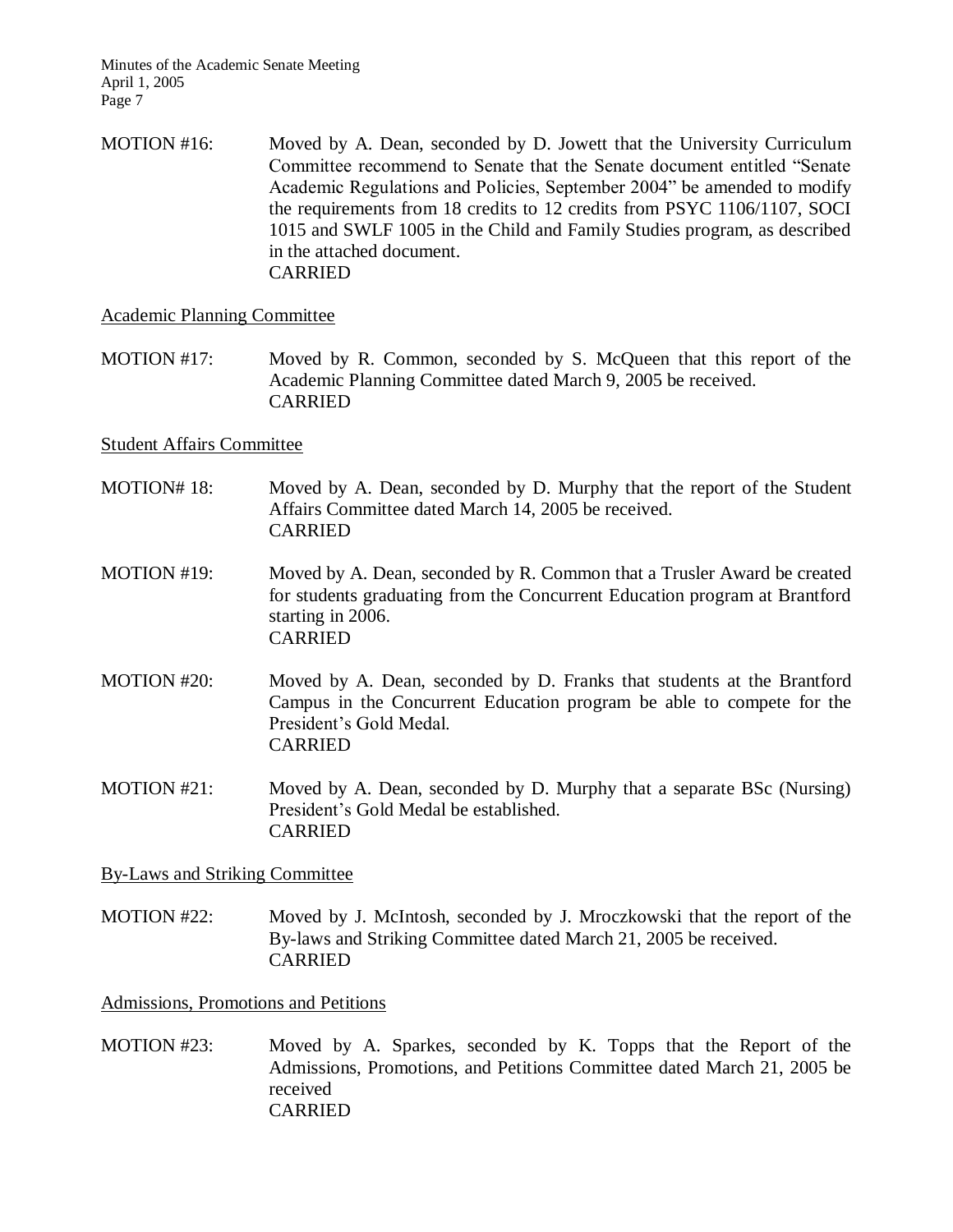- MOTION #24: Moved by A. Sparkes, seconded by D. Ford that the students listed on Appendix A, who have completed all requirements of their respective degrees, be admitted to their degrees in-course and that diplomas for the degrees be awarded. CARRIED
- MOTION #25: Moved by A. Sparkes, seconded by D. Lawrence that Nipissing University take note of the concerns of the Ontario College of Teachers and the Ontario Ministry of Education regarding the lack of male teachers in the primary grades. In recognition of the province wide lack of male role models for primary children and the fact that Nipissing enrolments in the Primary/Junior division are always less then 20% male, that Senate approve the following admissions policy:
	- 1. That Nipissing University encourages males to apply to the P/J division.
	- 2. That a faculty of education committee established by the Dean of Education consider male applicants to the P/J division whose admission average is within 2% of the cut-off average. Based on the committee's assessment of the candidates the committee may decide to admit some.
- MOTION #26: Moved by M. Saari, seconded by H. Langford that Senate refer Motion #3 of the APP Committee Report dated March 21, 2005 back to the Committee with the understanding that it be brought back to the May Senate meeting. CARRIED

#### ELECTIONS

**1.** Presentation of By-law and Striking Committee slate of candidates for Senate Standing Committees for 2005-06.

K. Topps nominated G. Williams for Academic Planning Committee

- MOTION #27: Moved by M. Saari, seconded by H. Langford that nominations cease. CARRIED
- **Elected:** J. Kovacs, S. Renshaw, G. Williams and W. Young for Academic Planning
	- D. Jowett nominated G. Williams for APT subcommittee (Arts)
	- F. Noël nominated R. Vanderlee for APT subcommittee (Arts)
	- J. Baffoe nominated J. Kovacs for APT subcommittee (Arts)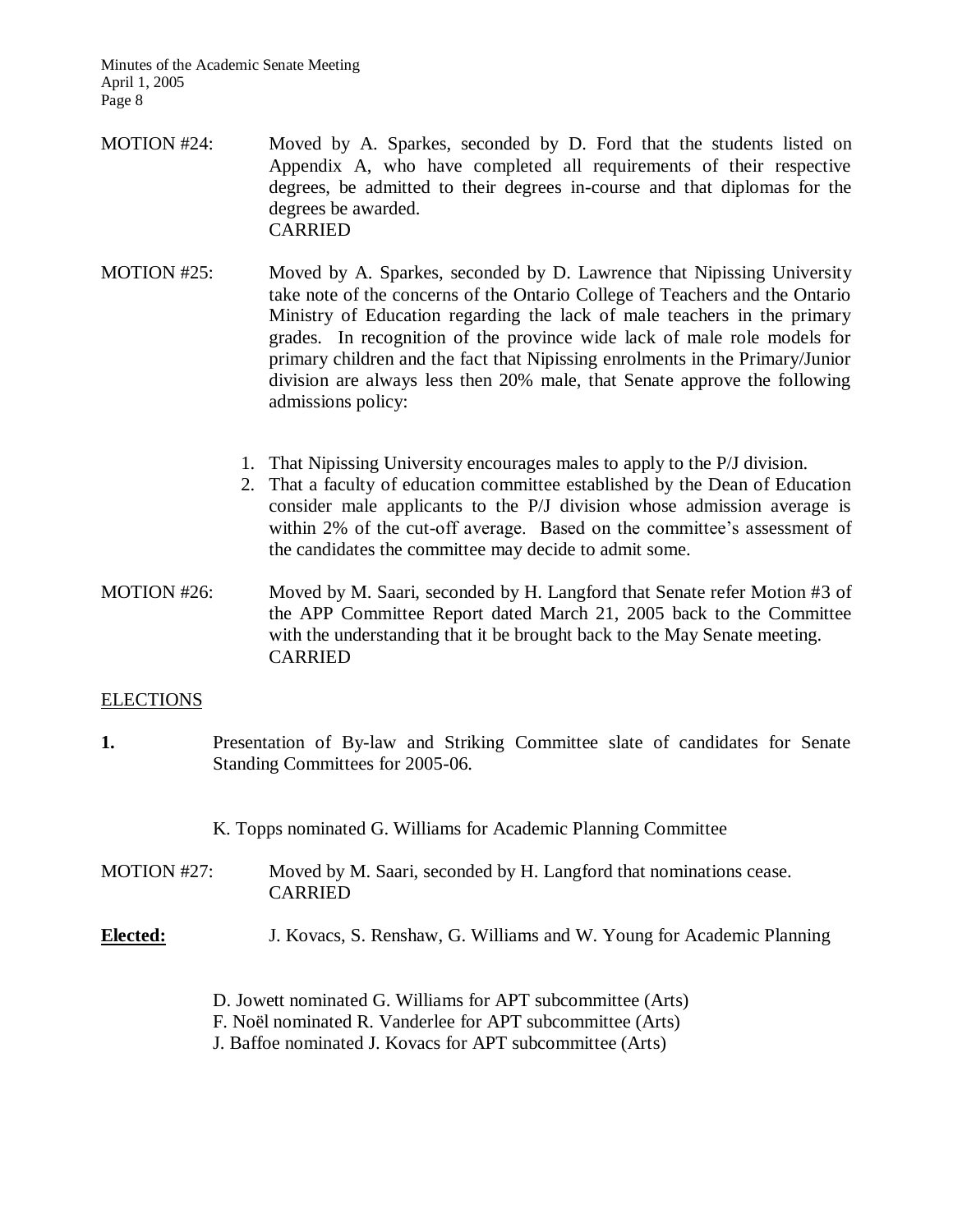| <b>MOTION #28:</b> | Moved by M. Saari, seconded by H. Langford that nominations cease.<br><b>CARRIED</b>               |  |
|--------------------|----------------------------------------------------------------------------------------------------|--|
| Elected:           | J. Kovacs, P. Nosko and G. Williams for APT subcommittee (Arts)                                    |  |
|                    | M. Saari nominated D. Flynn for By-laws and Striking Committee                                     |  |
| MOTION #29:        | Moved by M. Saari, seconded by P. Chow that nominations cease.<br><b>CARRIED</b>                   |  |
| <b>Elected:</b>    | K. Brozowski for By-laws and Striking                                                              |  |
|                    | S. Renshaw nominated T. Chase for Senate Speaker<br>D. Flynn nominated M. Saari for Senate Speaker |  |
| MOTION #30:        | Moved by J. Baffoe, seconded by M. Tuncali that nominations cease.<br><b>CARRIED</b>               |  |
| Elected:           | T. Chase for Senate Speaker                                                                        |  |

*\*The list of members (to date) of the Academic Senate Committees for 2005-2006 has been included as a separate attachment.*

- **2.** Election of one Arts and Science and one Education representative to serve on both the Chancellor's Award for Excellence in Teaching Committee and the Nipissing University Award for Excellence in part-time Teaching Committee.
	- R. Common nominated T. Campbell
	- S. Renshaw nominated J. LeClair
- MOTION #31: Moved by M. Saari, seconded by M. Tuncali that nominations cease. CARRIED
- **Acclaimed:** T. Campbell and J. LeClair

# OTHER BUSINESS

Senator Jowett thanked Senators Lorenzowski, High, Boterbloem and Janzen for their contributions to the academic and student life at Nipissing University. On behalf of Senate, she wished them well in their new career endeavours.